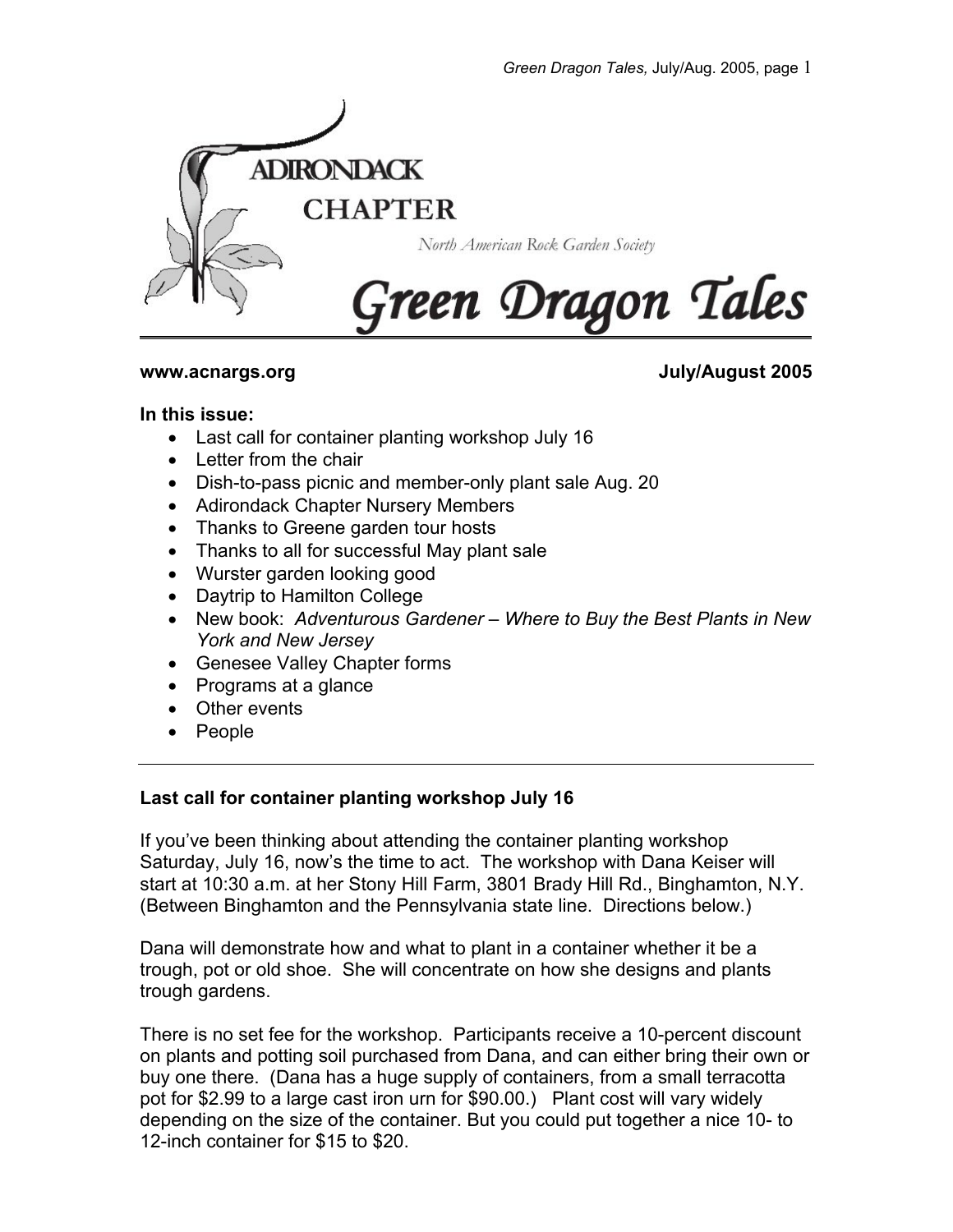Hopefully you saw our display about Stony Hill Farm at our April meeting or the May plant sale. Please contact me as soon as possible if you plan to attend**:** pogr@aol.com or 607-656-4237.

Directions to Stony Hill Farm:

**From Owego and points west:** Take NY-17 east. Take Exit 67S and follow NY-26 south 6.4 miles. Turn left onto State Line Rd. and travel 2.8 miles. Turn slight left onto County Road 117/Pennsylvania Ave. and travel 2.8 miles. Turn right onto County Road 125/Saddlemire Rd. and travel .4 mile. Turn slight right onto County Road 8/Brady Hill Rd. and travel .3 mile to Stony Hill Farm on the left.

**From north of Binghamton:** Take I-81 south. Stay on I-81 where it merges with NY-17 East. Just beyond where they merge, take Exit 4 South, Rt-7. (You'll need to move across traffic to the right quickly to make the exit.) After exiting, stay straight through first traffic light where roadway changes to Rt. 363. (Rt. 7 exits to right after the first traffic light. Do **not** follow Rt. 7.) Go about 1.5 miles on Rt. 363. Take exit on right for Rt. 434, Vestal. Cross Susquehanna River and into sweeping right curve. Go straight through traffic light, then exit to the right onto Pennsylvania Ave. Follow Pennsylvania Ave. south for 6 miles. Turn left on Saddlemire Rd., then right on Brady Hill Rd. Stony Hill Farm will be on your left. Follow red and white signs along the way. It's very well marked.

## *Peg Ross, garden trip/tours co-coordinator*

## **Letter from the Chair**

Greetings of the summer!

*The Green Dragon* is emerging after a bit of a hiatus from our monthly production. A lot of work goes into each issue and I want to thank all who have been regular contributors and especially Craig Cramer for being our "nudge," editor and all-around "organizing person" to make it all happen.

Meantime, Chapter activities have continued at quite a pace so there is a lot to report. Our annual "public" plant sale as one vendor among many at the Cooperative Extension's Garden Fair was a resounding success. This issue supplies the details from our plant sale written by coordinator David Mitchell. Many hands contributed to our financial success, most of all David's under whose leadership we were encouraged to participate. We also attracted several new members at the sale. Sometimes we forget that other important purposes of this sale are to raise our visibility and to educate.

While work at Cornell precluded my attending the day of garden touring in Greene, I did get away a week earlier for my own preview. I hope you were as impressed as I was with each garden, distinctly different and unique to its owner with a little whimsy and hard work thrown in. (See article below or visit www.acnargs.org for more pictures.) Peg Ross and Alice Davis, our tour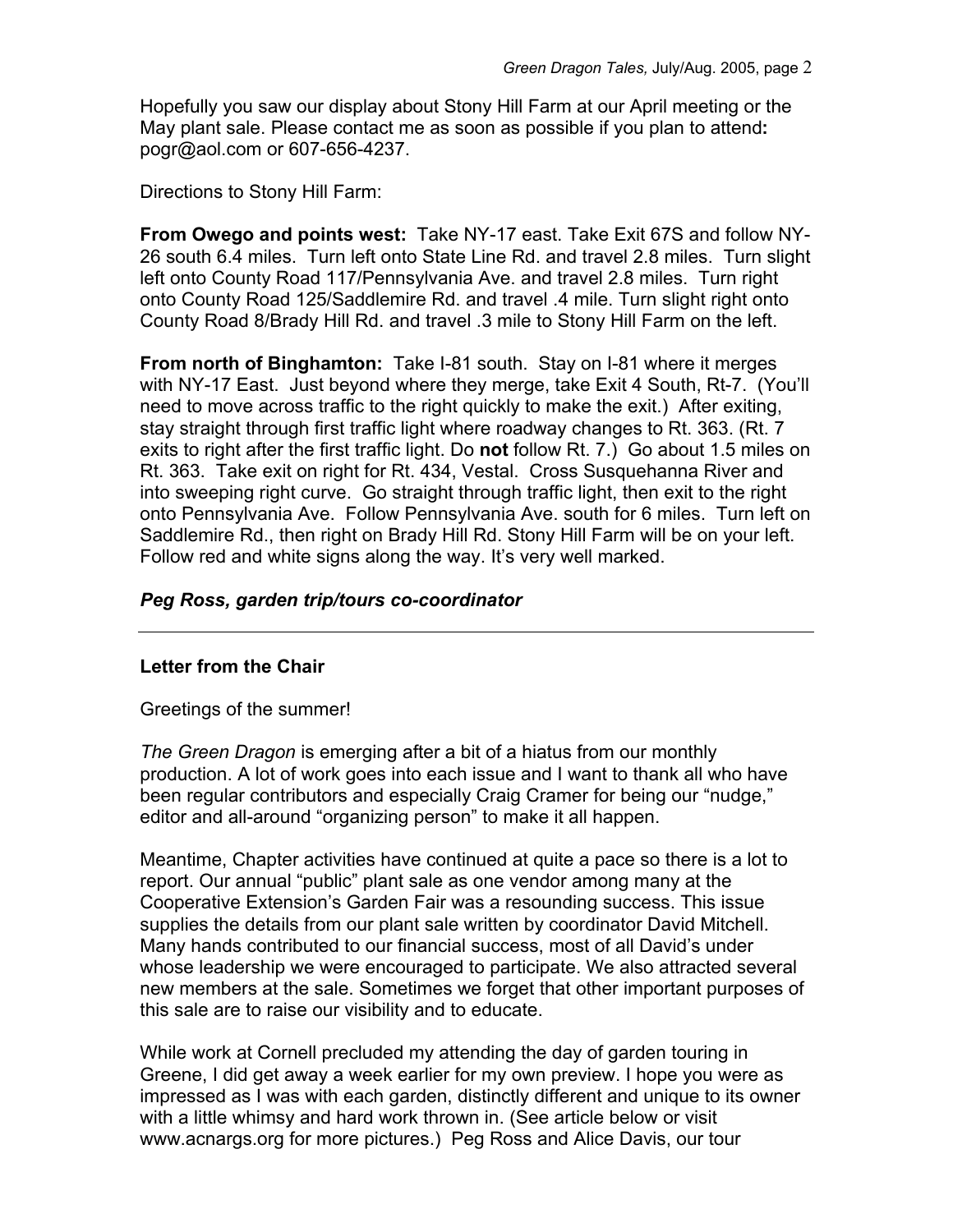coordinators, estimate a total of 30 came to view the gardens – if you count family and friends. That's a very impressive number.

Yet to come, as I write this article, is the work session at the Wurster Memorial Rock Garden. (See update below.) I'm hoping we get a few willing hands and some cooperative weather that day. The Chapter is moving ahead with memorial plans for Toni and Bob Wilkinson. Remembering the Wilkinson's fondness for stone, we have purchased a bench of Georgia granite and plan, on our work day, to prepare an appropriate location for placing the bench so that visitors can pause to enjoy the garden. A tree, also be part of our memorial, will be strategically planted to provide the garden with some respite from the hot midday sun.

This issue also includes reminders and more information about our July workshop and opportunity to see Dana Kaiser's wonderful gardens and then our August meeting where we're combining a dish-to-pass picnic with our memberonly sale at Debi Lampman's, where we'll be sure to enjoy her extensive gardens as well. You won't want to miss out on either event.

We are pleased to announce that Art Trimble has received a \$300 stipend from NARGS National to attend the National NARGS Conference in Newfoundland later this month. This stipend is in addition to the Chapter award which we announced earlier. If you might be interested in applying for this stipend from National for future conferences – either the National or either of the Winter Study Weekends – contact me. Certain restrictions apply. For example, you must have been a member of National for at least one year and are a first-time attendee at the conference. The Chapter may nominate only one individual each year and awards are granted on a first-come basis. National Conference next year will be in Salt Lake City, Utah.

Happy Gardening!

# *Carol Eichler, chair*

## **Picnic & members-only plant sale Aug. 20, Bedlam Gardens, King Ferry, N.Y.**

We've got a fun day planned for our annual picnic and members-only plant sale August 20. (Please mark your calendar now. With no August newsletter, this will be our only announcement.)

Debi Lampman is graciously hosting the picnic at Bedlam Gardens, her nursery and personal gardens featuring more than 2,000 species growing on the site. (1893 Rt. 34B, King Ferry, 13081, 315-364-8725. See below for directions.) Don't worry if it's rainy or hot, says Debi. Her barn will keep us cool or protect us from the elements.

Here's the schedule for the day: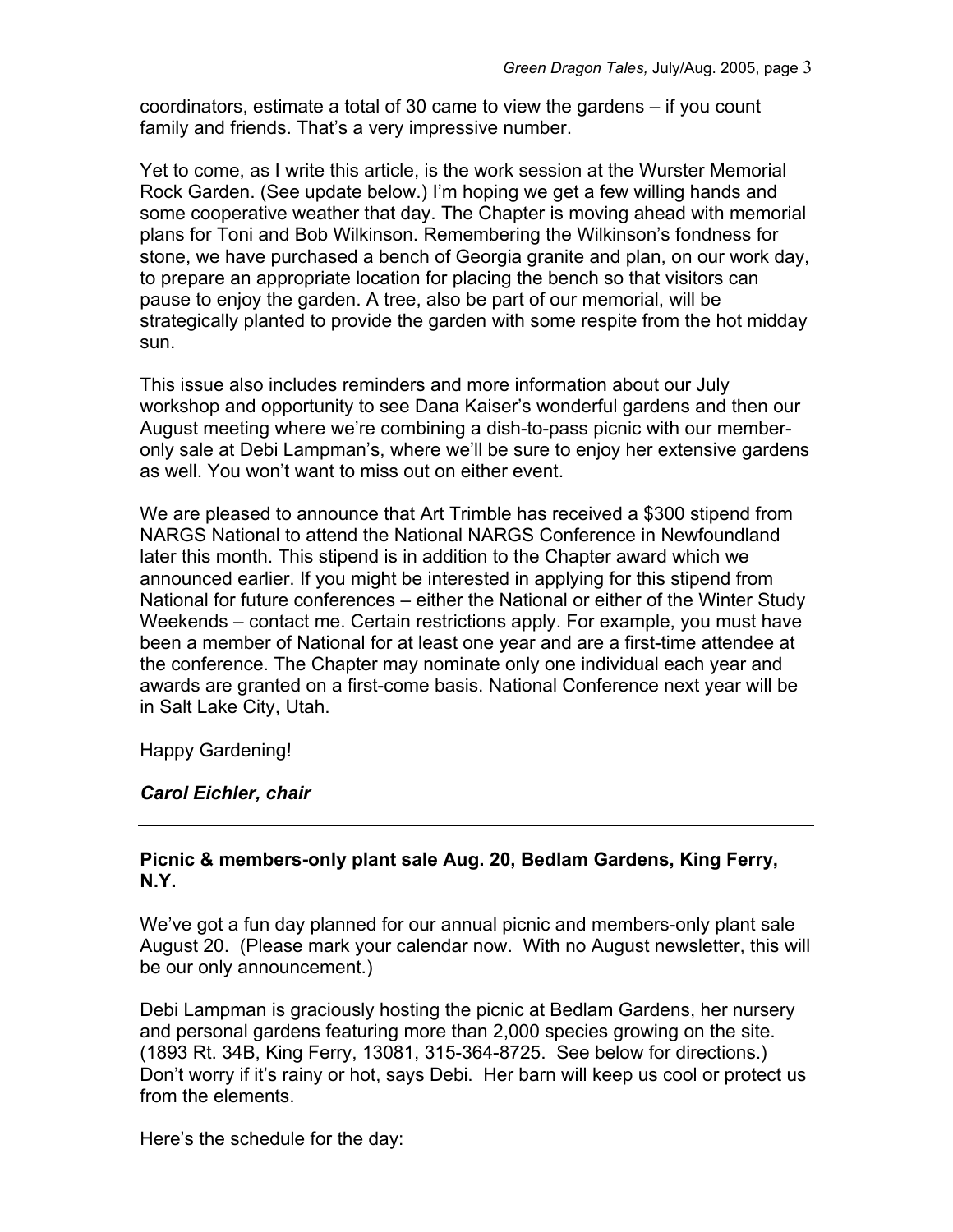- **10:00 a.m. Arrive with plants** (labeled beforehand) to price and set up. David Mitchell, Plant Sale Coordinator, will be on hand to direct the action. The sale area will be situated in one of Debi's outbuildings. (Note: there will be no Board meeting.)
- **11:00 a.m. Plant sale begins** in our usual orderly and democratic fashion (based on sign-up in our attendance book). There will be a bidders' table and time for anyone wishing to describe special plants of interest.
- **12:00-ish Lunch begins** immediately following the sale. The Chapter will provide beverages but you should bring a dish to pass, your own table service and a lawn chair. If the weather is uncooperative, we will lunch under protective cover.
- **1:00 p.m. Garden tour.** After lunch, Debi will give a walking tour through her extensive gardens. We'll also check progress on the rock garden she's building.

Remember the plant sale is for members only, though folks are welcome to join at this meeting for our 2005 membership year. It's a great opportunity to bring in rare and special plants or seedlings of limited quantity, knowing they'll be given a good new home. You need not contribute plants to participate. Come even if you're not in the market for more plants. Our members are good cooks and Debi's gardens are inspirational.

**Directions:** Bedlam Gardens is easy to find. It's on the west side of Rt. 34B at the bend in the road between King Ferry and Poplar Ridge. From the south, it's 3 mile north of the intersection of Rt. 34B and Rt. 90. From Auburn, it's about 10 miles south of the intersection of Rt. 34B and Rt. 34 in Fleming. If you're traveling from the Rochester area, you can follow Rt. 90 south to Poplar Ridge Rd. (south of Aurora) and turn left (east). Follow Poplar Ridge Rd. to first stop sign. Turn right onto Rt. 34B and go 2 miles to Bedlam Gardens.

## **Adirondack Chapter Nursery Members**

The Adirondack Chapter is fortunate to have professional gardeners in our group. Our current nursery members include: Ellen Hornig, of Seneca Hill Perennials, Dana Keiser, of Stoney Hill Farm and Debi Lampman, of Bedlam Nursery. (Debi is hosting our August 20 picnic and plant sale. See above.) You're bound to find some interesting plants if you visit one of these nurseries.

Seneca Hill Perennials is at 3712 County Rt 57, Oswego, NY 13126. www.senecahill.com/ Stoney Hill Farm is 3801 Brady Hill Rd., Binghamton, NY 13903. Bedlam Nursery is 1897 Route 34B, King Ferry, NY 13081.

#### *John Gilrein, membership coordinator*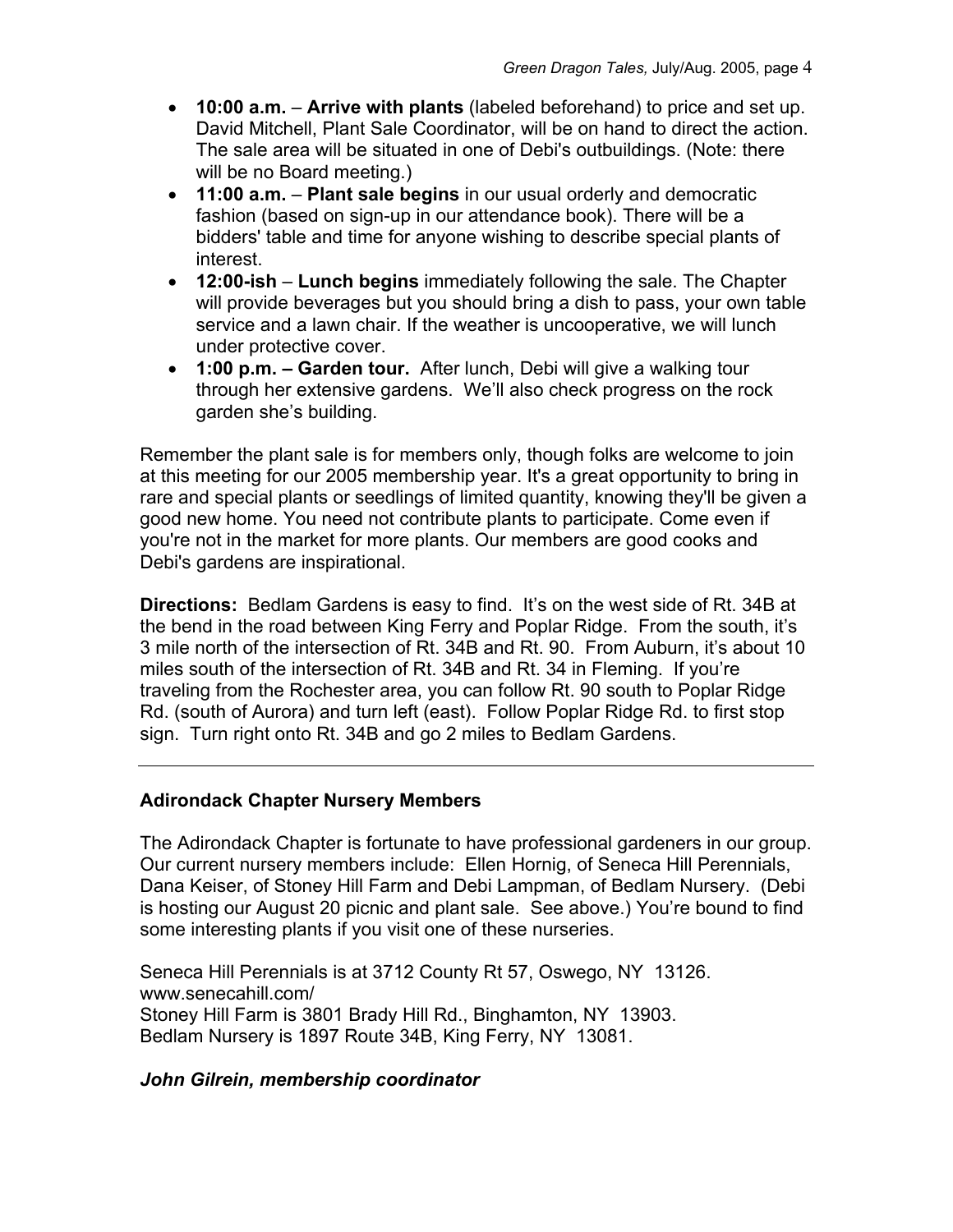#### **Thanks to Greene garden tour hosts**

Hat's off to Peg Ross and Alice Davis for organizing a great tour of gardens in Greene, N.Y. And special thanks to the hosts who graciously welcomed us to their gardens. (See them below.) If you missed the tour and would like to see **more pictures**, visit our website at **www.acnargs.org**.

Right: Peg Ross poses beside a wall Alice Davis is building. Below (l. to r.) Shirley Halwig and clematis. Nancy Reynolds pauses on a Monet-inspired bridge built by her husband,



Logan Hurst. The Girtons with a bed rescued from Mt. Airy Lodge turned into a garden structure. Sharon Davis stays cool in the shade.



#### **Thanks to all for successful May plant sale**

A big to **thank you** to all who donated and helped with the sale, especially LaGrace Benson, Craig Cramer, Carol Eichler, John Gilrein, Billie Jean Isbell, Marcia Meigs, Colette Menasian, and Rosemarie Parker! The Chapter made more than our budgeted goal of \$1,500, slightly above the 5-year average. We also gained a few new members!

We had lots of interesting plants to sell and most were snapped up by aggressive plant hunters. Shoppers who were not so knowledgeable were helped from behind the tables by friendly Chapter members. Hand-selling is a very important tool for this audience. I'd like to see more of our members help in this way next year. We also need more volunteers on Friday evening to help with setup. Labeling your donations before the sale makes setup and pricing easier.

It became clear that pictures are probably the most important selling tool. We did not have any and I think that hurt potential sales. This is another fun project for someone.

We had lots of plants that filled up the tables and floor space, however the selection of special rock garden plants was limited. This was due to the absence of some of our key donors. How can we get more interesting plants? Growing up seedlings from our April seedling sale is one way. Offering to bring in divisions to the April sale, to be potted up later or arranging a digging party at your garden are others we should explore. I'm interested to hear your thoughts and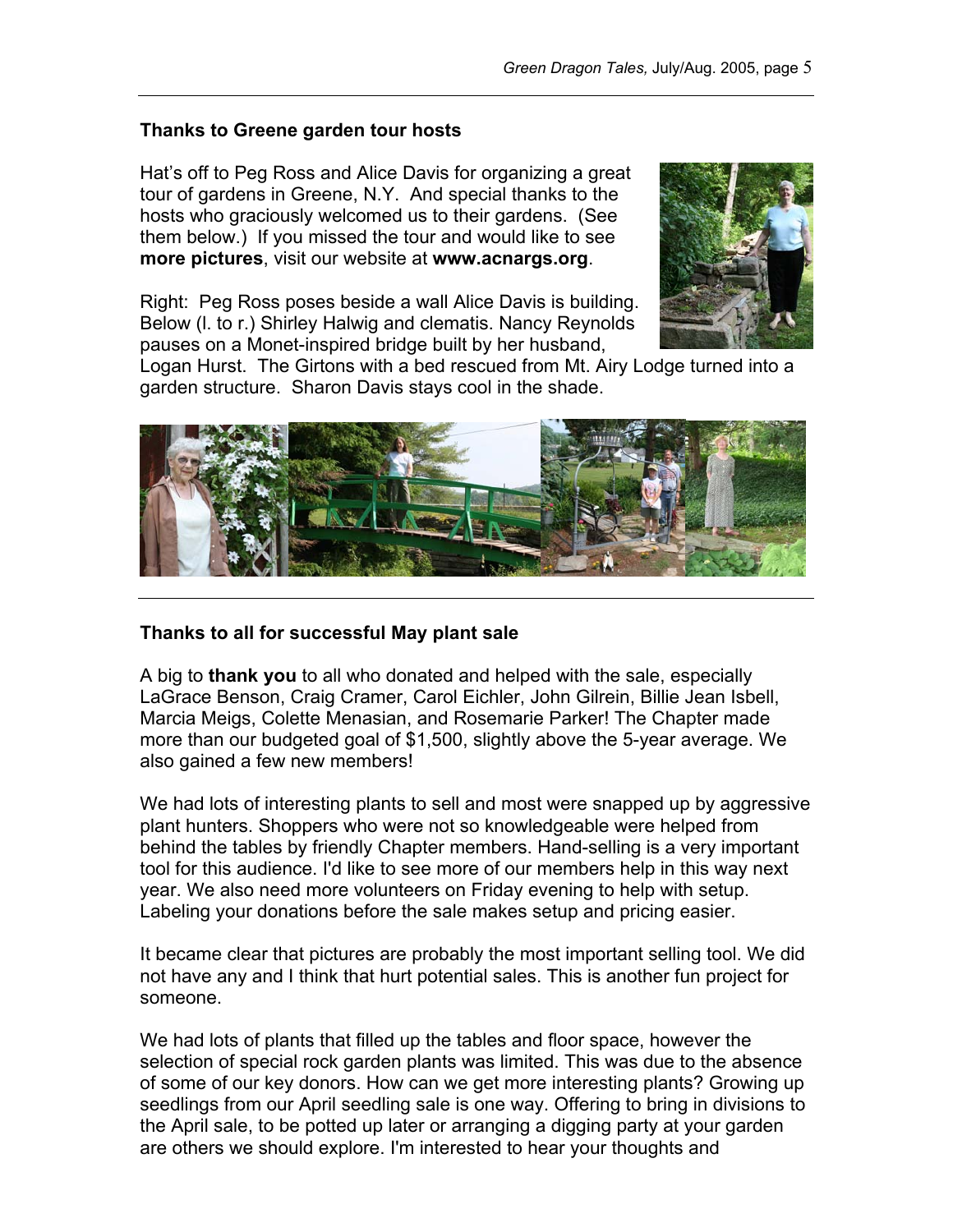suggestions. Contact me at dwm23@cornell.edu or (607) 342-3660. Again, thank you for making this year's sale a success.

## *David Mitchell, plant sales coordinator*

## **Wurster garden looking good**

We had only a few members attend the Wurster Garden work party June 25, but it was nonetheless a very successful day. The garden (located at Tompkins County Cooperative Extension) is in top shape with many plants filled out and growing beautifully. We weeded and dead headed, and when we left it looked superb.

We have made a real effort over the last few years to evaluate what we have planted there and eliminate plants that are nice plants except for being too aggressive or that seed too easily. What remains are many choice but growable alpines. What looks especially good right now are the mat formers, plants that grow tight but in a spreading mat. I've said it before but I'll mention it again, this garden is well worth visiting, open year-round, and easy to get to.

Besides routine maintenance like weeding and deadheading, our water expert (Bill Stark) got the pump working again (by plugging it in!!) and as soon as the water started to flow, birds started flying in to fuss around in it. Very gratifying.

We also worked on a special project, creating an area to put a bench that we are installing in memory of Bob and Toni Wilkinson. We cleared an area and created a small terraced spot where the bench will sit, providing a secluded and protected seat with a good view of the garden. This will be part of our tribute to Toni and Bob, dedicated members of our organization and both instrumental in the creation of the Wurster Rock Garden

## *Anne Klingensmith, speaker coordinator*

## **Daytrip to Hamilton College**

If you'd like to make a daytrip next spring when the peonies are out, consider driving to Hamilton College in Clinton, N.Y., to see the Saunders tree peonies in bloom. While you're there, you can also see two raised alpine beds and some lovely perennial gardens and walk the Root Glen. I would suggest that you stop in the alumni building and pick up a brochure that gives a walking tour and information about the glen and gardens.



On Monday, June 13th, three of us from Greene drove to the college to enjoy all this. We were a couple of days late to see the peonies in all their glory but there was enough color left to see how spectacular the peonies must be in their prime. Now I have to have a tree peony!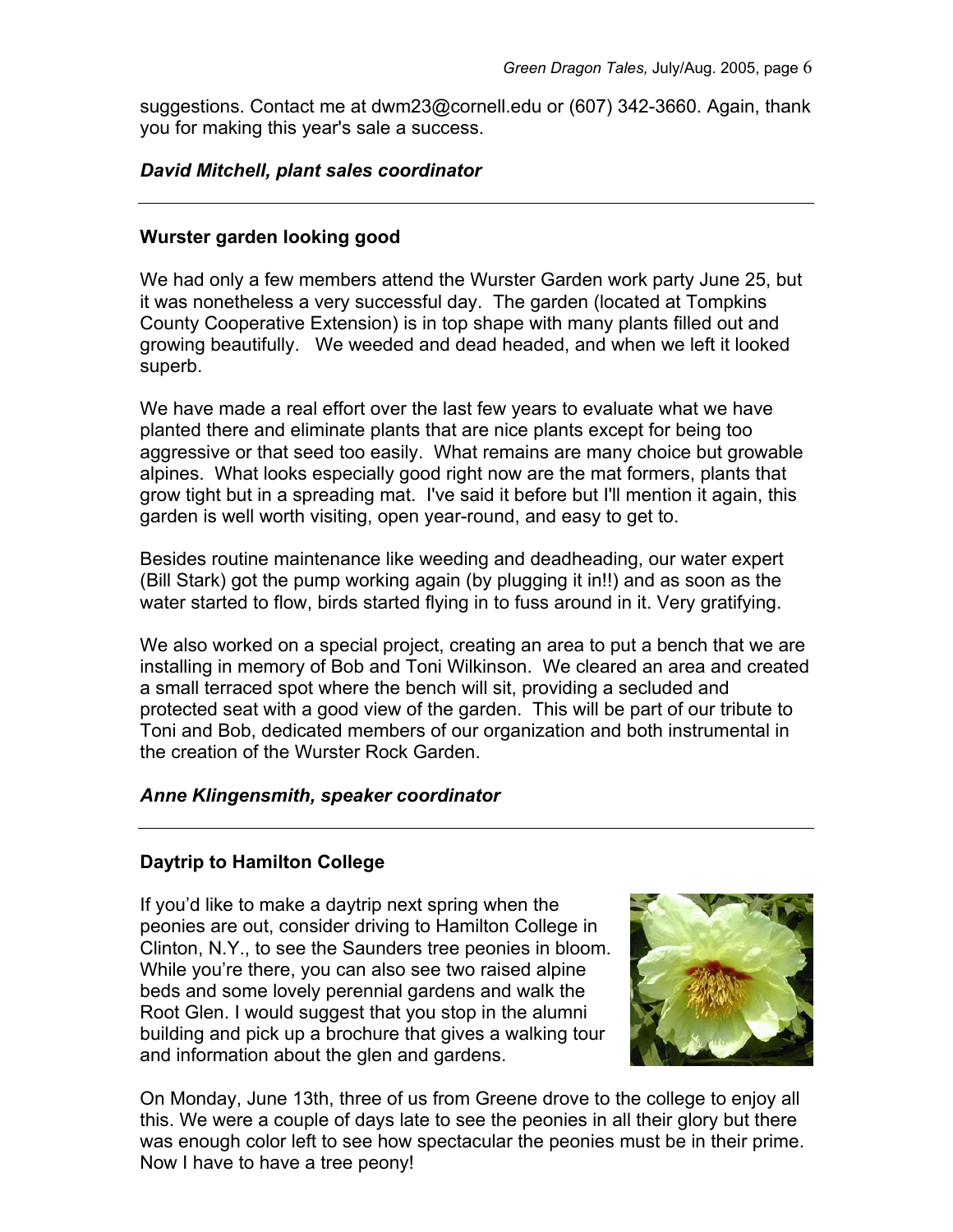The collection takes its name from Arthur P. Saunders, a chemistry professor. In the early part of the  $20<sup>th</sup>$  century, Saunders was hybridizing some of the finest peonies and he is especially known for his work with tree peonies. He named 73 varieties and is most famous for hybridizing the yellow tree peony.

In 1996, the peony garden was renovated to become a display garden and the peony collection was sent to Dr. David Reath in Michigan. By then, some of the varieties had been lost, and some were even lost in the shipping process. Dr. Reath planted the peonies and is now the supplier. Of the 73 types, Hamilton College has recovered 44. The remaining will have to be donated from private gardens or from other sources.



The alpine beds are not extensive but very attractive and well marked. Being a novice, I found several plants I didn't know and now I have to have them!

The Root Glen is the work of the Root family for three generations and is now owned and maintained by Hamilton College. It is a 7.5 wooded area with wonderful red-shale paths meandering through the glen and several

bridges at the bottom that cross a creek. There are 65 species of trees and one of them, a Norway Spruce, is the largest specimen of its species in the United States as of 1994. It was a treat to walk through the glen on a hot muggy day.

Keep this tour in mind for next spring. It was a delightful morning. The only difficult part will be to pick the right day to see the peonies at their peak. If you are not interested in the peonies, go any time and see the alpine plants and walk the glen.

# *Peg Ross, garden trip/tours co-coordinator*

## **New book:** *Adventurous Gardener – Where to Buy the Best Plants in New York and New Jersey*

Ruah Donnelly's long-awaited book, *The Adventurous Gardener Where to Buy the Best Plants in New York and New Jersey,* is finally available. Those of you familiar with Ms Donnelly's first guide, *The Adventurous Gardener of New England,* will recognize the same information-packed format and candid style. For us, however, there are two added attractions: the proximity of many of the nurseries she chose to feature and the thrill of reading about some of our favorite plant people – especially the inclusion of our own Adirondack Chapter members Ellen Hornig, Dana Keiser and Debi Lampman. Congratulations to them and all NARGS member nursery owners in the NY/NJ area who feed our collective appetite for the unique and unusual as well as keeping old favorite cultivars on the market.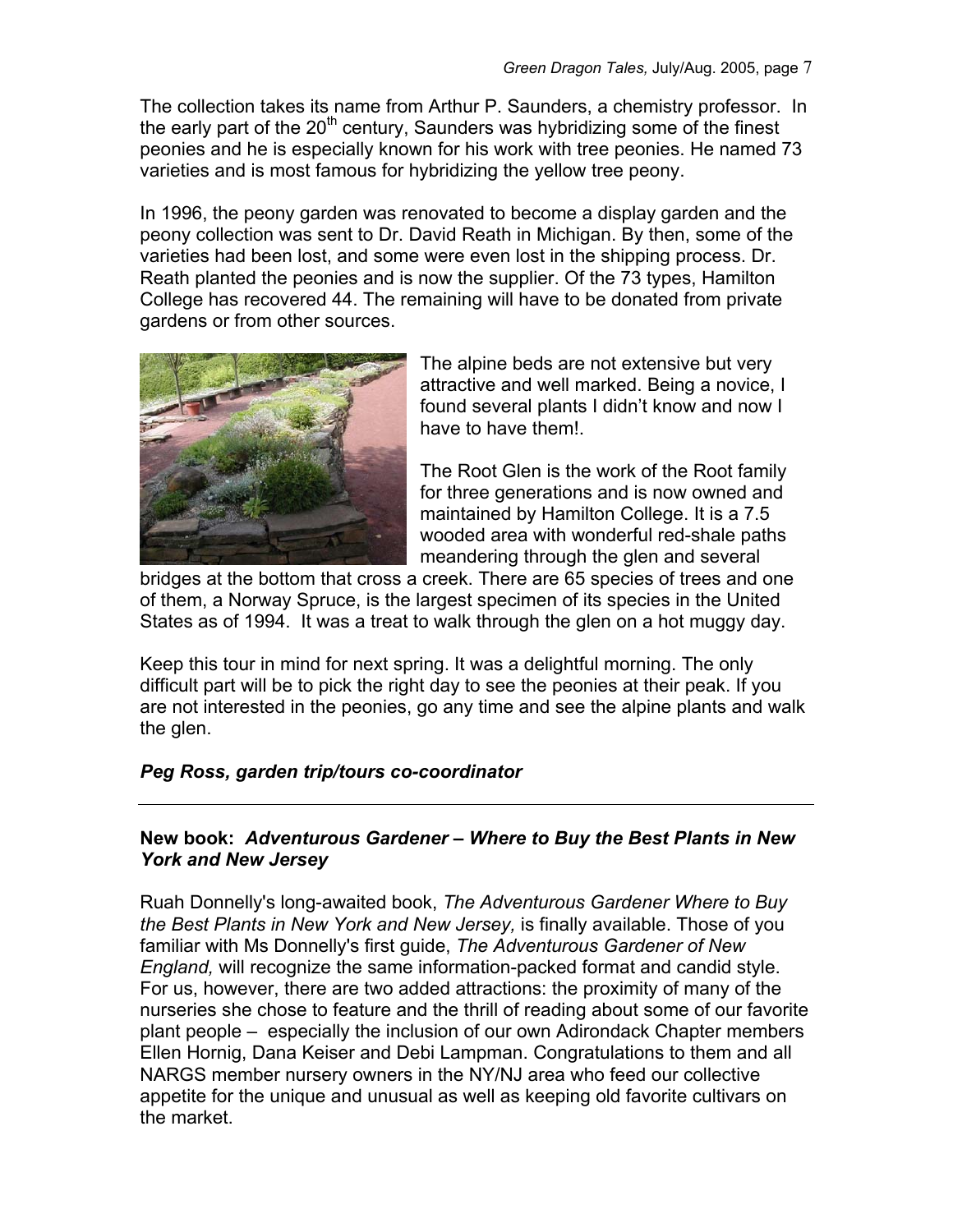Copies of this book will be available at chapter meetings at a discounted price for members and at the aforementioned members' business locations.

The book is an entertaining read as well as a handy reference. I have visited enough of the nurseries she mentions in both New York and New England to respect the fairness of her impressions and evaluations.

In addition to logistical information including concise directions, hours, open dates, telephone, e-mail, and fax numbers, regular addresses, plant specialties, Donnelly spotlights strengths and gently points out weaknesses of the business and products, the latter lending credibility to her overall comments. Especially interesting to me is the listing of nearby attractions whether another area nursery, a recommendation for a good eatery, lodging or tourist attraction.

The "Greenie Contingent," veteran nursery hopping travelers all, have found the New England book an invaluable resource and look forward to using the new New York/New Jersey guide to explore new territory. Peg Ross and I would appreciate feedback on possible suggestions for planning future group trips to places featured in the book.

## *Alice Davis, trip/tours co-coordinator*

## **Genesee Valley Chapter forms**

Rochester area residents of the Adirondack Chapter recently got approval from the North American Rock Garden Society (NARGS) to form a Chapter in Western New York. When the Adirondack Chapter did outreach in the Rochester area several years ago, it was with an understanding that another chapter might be in the making. In May, the board members of NARGS approved a new chapter – the Genesee Valley Chapter.

Having served in several positions both on the local level and the national level, I was still unaware of what it would take to start a new chapter. After contacting Bill King, NARGS President, we learned that we would need to propose a territory for the new chapter that didn't overlap any of the current chapters. We felt that the Rochester/Buffalo areas were being under-served because the closest chapters were either 80 miles away in Ithaca or in another country, Ontario, Canada.

We proposed to serve the western end of the state. Geographically we outlined a territory from the western shore of Canandaigua Lake to the western border of New York State. We had several discussions insuring that we were not overlapping other Chapter's territories. Having decided on the territory we then had to choose a name. We decided on Genesee Valley, as it is the watershed area of western New York.

Then, with a territory and name approved by NARGS, we had to elect officers. NARGS requires that the Chair and Secretary be NARGS members. With the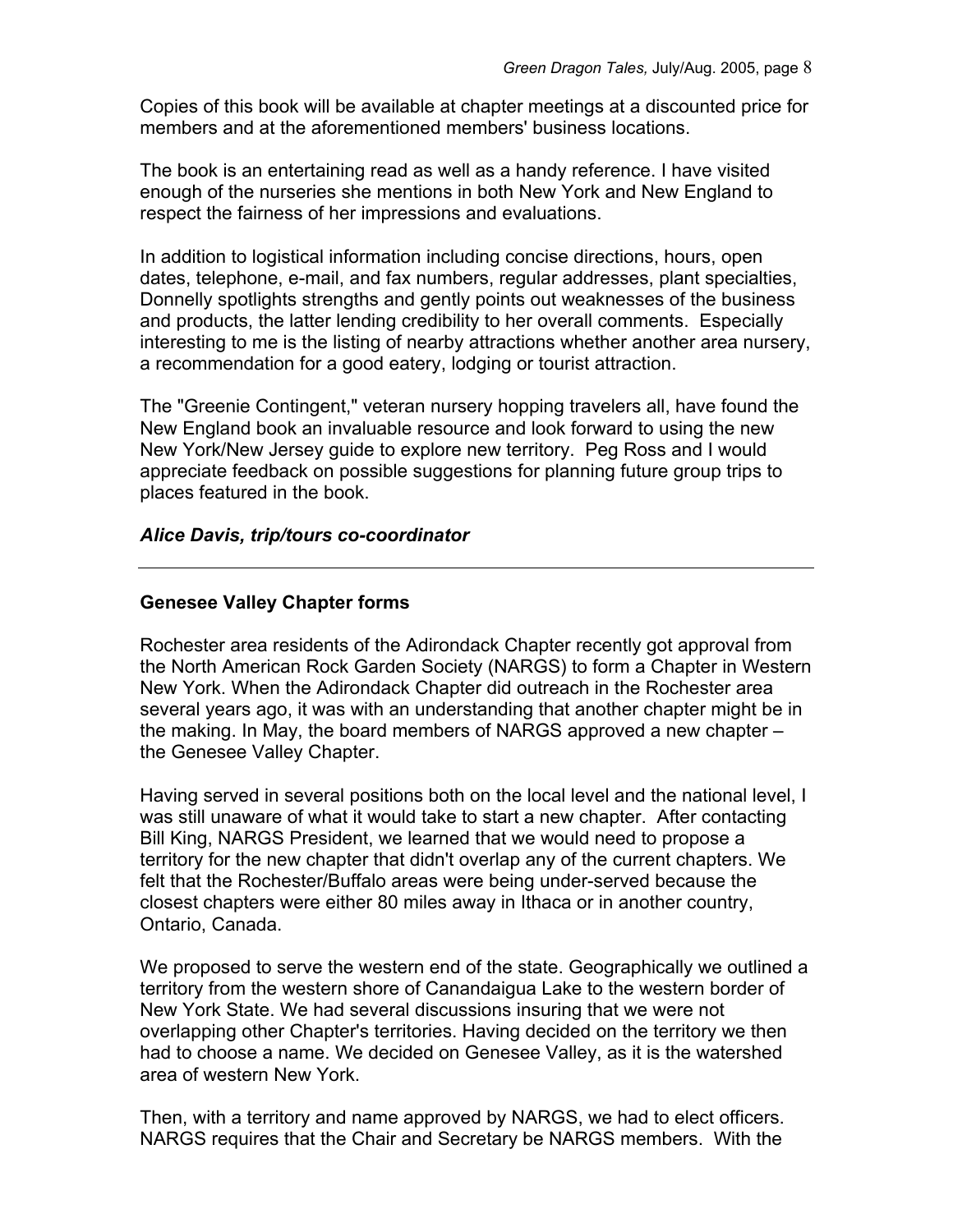officials elected, we set about putting together goals and a program schedule for the remainder of the year.

Our tentative program schedule (dates to be determined):

## **June**

• Trough Planting Demonstration, Bristol Garden Center, Betsy Knapp Presenter

## **August**

• Tufa Planting & Care, Location TBD, Joan Hoeffel Speaker

## **October**

• Minor Bulbs for the Rock Garden, Henrietta Public Library, Ros Bliss Presenter

## **November**

• Annual Meeting, Pass-A-Dish Luncheon, Rock Garden Construction, Location TBD, Michelle Jones Ham Presenter

We believe that the Adirondack Chapter and the Genesee Valley Chapter can be symbiotic. As we grow we hope we can share speakers, possibly work together on plant sales or community outreach events. We see this as an opportunity to build a larger network of rock gardeners and NARGS members.

The Genesee Chapter is like so many of our cherished plants – a seedling that sprouted from the parent plant, the Adirondack Chapter. We thank you for the support you have given us.

# *Michelle Jones Ham, chair, Genesee Valley Chapter*

*Comment from Carol Eichler, Adirondack Chapter chair:* My feelings about this new Chapter is that we have gained a new friend and ally. It opens opportunities for us to work collaboratively on speakers and programs to our mutual benefit. Michelle and Art, and perhaps others from the Genesee Valley "boundaries" have assured me they plan to maintain membership in both Chapters. I have to admit their upcoming programs sound wonderful so it may be hard to resist attending their meetings as well as ours. Hooray for the Genesee Chapter!

# **Progams at a glance**

- **July 16:** Container planting workshop, Stony Hill Farm, Binghamton, N.Y.
- **Aug. 20:** Member Plant Sale/Picnic hosted by Debi Lampman, Bedlam Gardens, King Ferry.
- **Sept. 17:** Meeting speaker: Harry Jans from the Netherlands. Tompkins County Cooperative Extension, Ithaca.
- **Oct. 15:** Meeting speaker: TBA. Tompkins County Cooperative Extension, Ithaca.